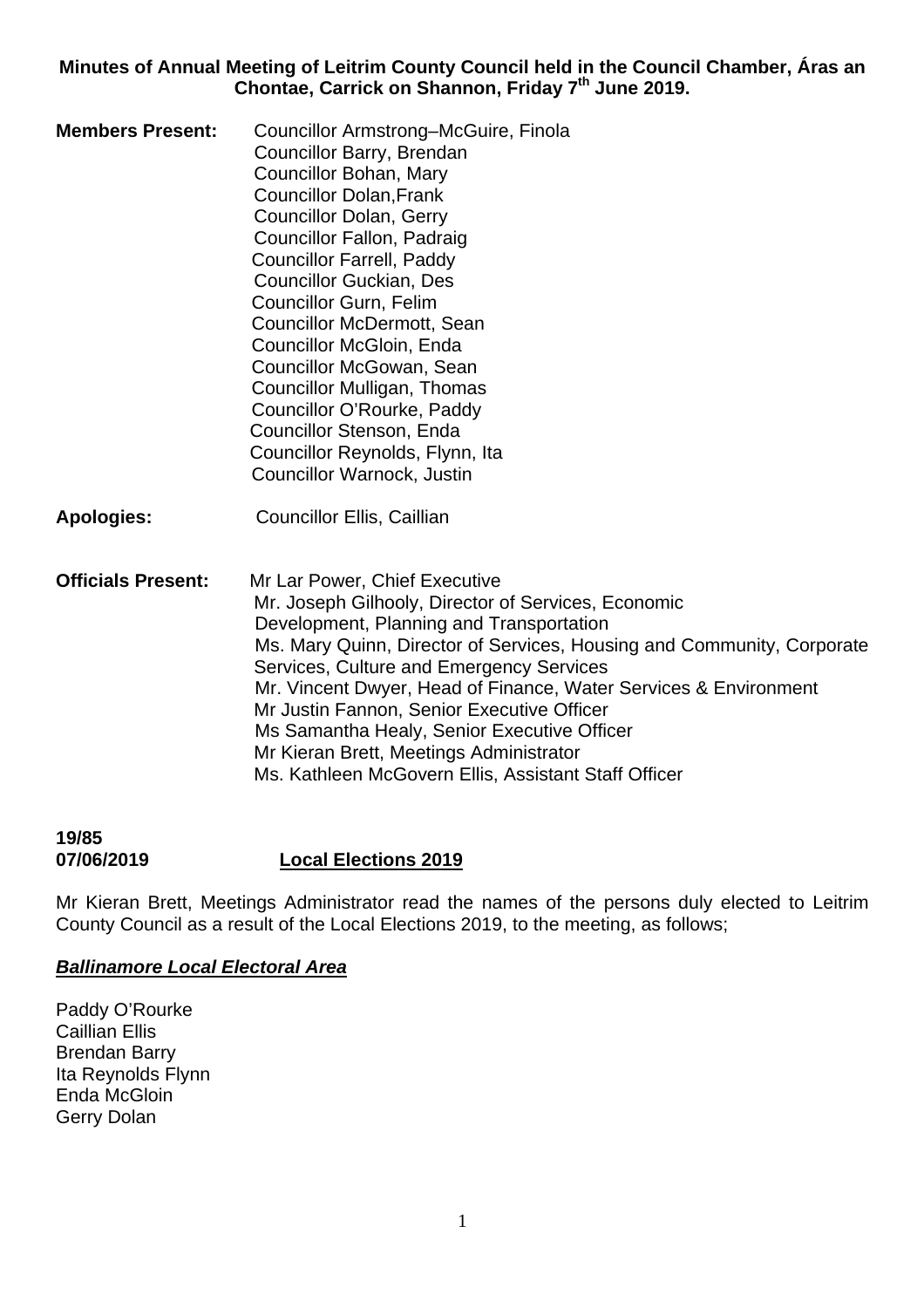## *Carrick on Shannon Local Electoral Area*

Sean McGowan Enda Stenson Thomas Mulligan Des Guckian Finola Armstrong McGuire Paddy Farrell

### *Manorhamilton Local Electoral Area*

Mary Bohan Padraig Fallon Justin Warnock Frank Dolan Felim Gurn Sean McDermott

### **19/86 07/06/2019 Election of Cathaoirleach**

### **Proposed by Councillor Frank Dolan, seconded by Councillor Sean McGowan**

"That **Councillor Enda McGloin** be elected Cathaoirleach of Leitrim County Council for the ensuing year."

### **Proposed by Councillor Padraig Fallon, seconded by Councillor Brendan Barry;**

"That **Councillor Brendan Barry** be elected Cathaoirleach of Leitrim County Council for the ensuing year."

Mr Kieran Brett, Meetings Administrator outlined that as there were two proposals for the position of Cathaoirleach a vote would have to be taken. The result of the poll taken was as follows:

| <b>McGloin, Enda</b>      | Barry, Brendan  | <b>Abstain</b> | <b>Absent</b>   |
|---------------------------|-----------------|----------------|-----------------|
| Armstrong-McGuire, Finola | Barry, Brendan  | Gerry Dolan    | Ellis, Caillian |
| Bohan, Mary               | Fallon, Padraig | Guckian, Des   |                 |
| Dolan, Frank              |                 |                |                 |
| Farrell, Paddy            |                 |                |                 |
| Gurn, Felim               |                 |                |                 |
| McGloin, Enda             |                 |                |                 |
| McDermott, Sean           |                 |                |                 |
| McGowan, Sean             |                 |                |                 |
| O'Rourke, Paddy           |                 |                |                 |
| Mulligan, Thomas          |                 |                |                 |
| Stenson, Enda             |                 |                |                 |
| Reynolds, Flynn, Ita      |                 |                |                 |
| Warnock, Justin           |                 |                |                 |
| 13                        | 2               | 2              |                 |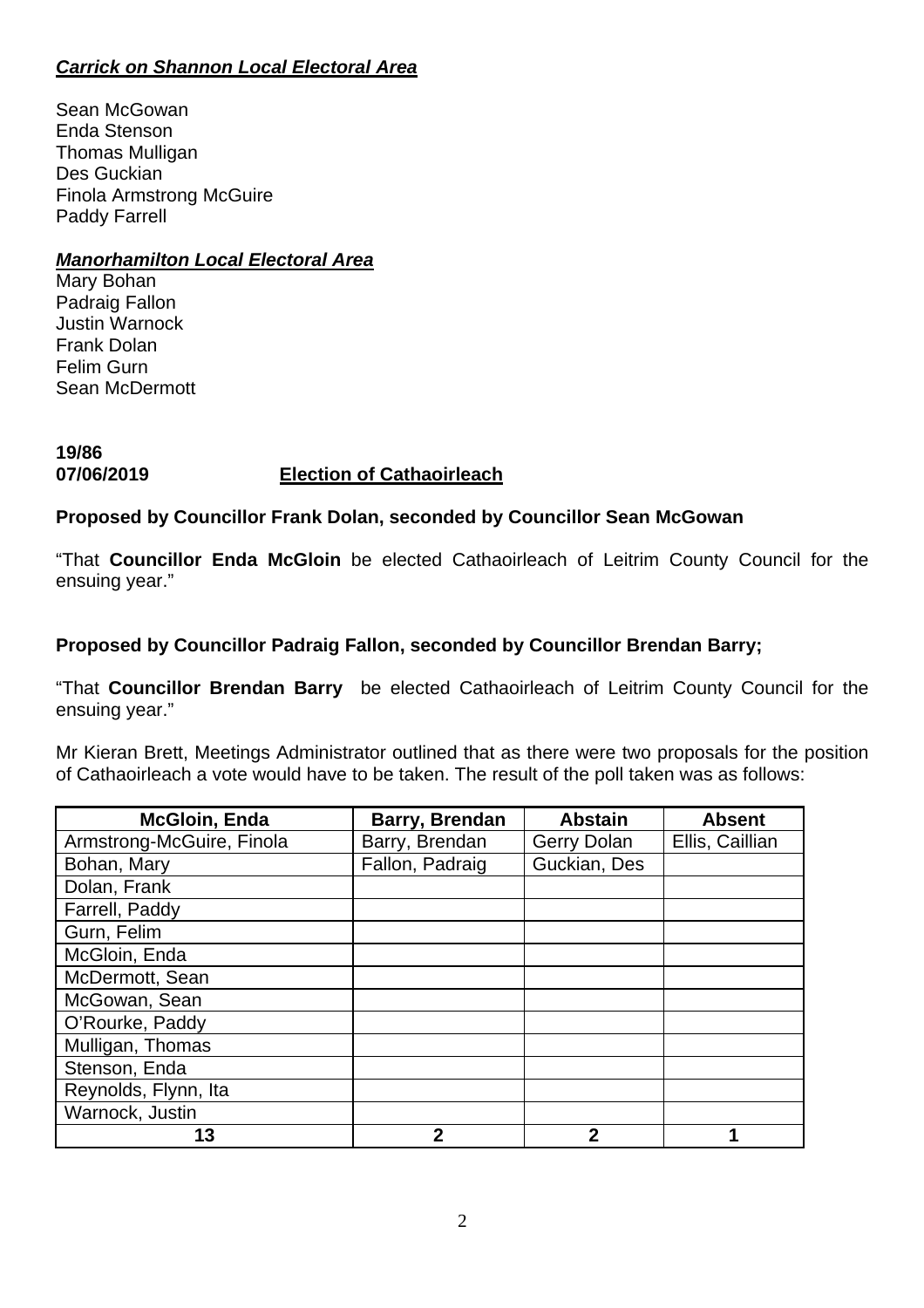As Councillor Enda McGloin obtained 13 votes, which was the majority of the members present and voting, he was deemed elected Cathaoirleach for the year 2019/2020.

Councillor Enda McGloin thanked his proposer and seconder. He stated that it is great honour to be elected Cathaoirleach and he thanked his colleagues, his family and friends for their support and said that it has been a difficult week for him and his family on death of his father. Councillor McGloin welcomed the newly elected members of Leitrim County Council and wished them well in their term of office. He assured the members and the people of the County that he would use the year to work for the betterment of the County in conjunction with the Chief Executive of Leitrim County Council. Councillor Enda McGloin also acknowledged the work of the local media.

The Members congratulated Councillor Enda McGloin and wished him every success as Cathaoirleach for the forthcoming year.

Mr. Lar Power, Chief Executive on his own behalf and on behalf of the staff of Leitrim County Council congratulated Councillor Enda McGloin and wished him well in his role as Cathaoirleach for the forthcoming year. He assured him of the full support and co-operation of the staff throughout his term of office.

**07/06/2019** 

**19/87 Vote of Sympathy**

The Members extended a vote of sympathy to the following:

• Cllr Enda McGloin, 1 Gleann Ailinne, Drumshanbo on the death of his father Gerry McGloin R.I.P

### **19/88 07/06/2019 Election of Leas-Cathaoirleach**

#### **Proposed by Councillor Paddy Farrell, seconded by Councillor Finola Armstrong McGuire**

"That **Councillor Sean McGowan** be elected Leas Cathaoirleach of Leitrim County Council for the ensuing year."

Councillor Sean McGowan thanked his proposer and seconder. He also wished Councillor Enda McGloin every success as Cathaoirleach for the forthcoming year and assured him of his full support.

The Members congratulated Councillor Sean McGowan and wished him every success as Leas-Cathaoirleach for the forthcoming year.

Mr. Lar Power, Chief Executive on his own behalf and on behalf of the staff also congratulated Councillor Sean McGowan and wished him well in his role as Leas Cathaoirleach for the forthcoming year.

Councillor Paddy O'Rourke paid tribute to Councillor Caillian Ellis and wished him a speedy recovery to full health. Cathaoirleach and Members concurred with these good wishes.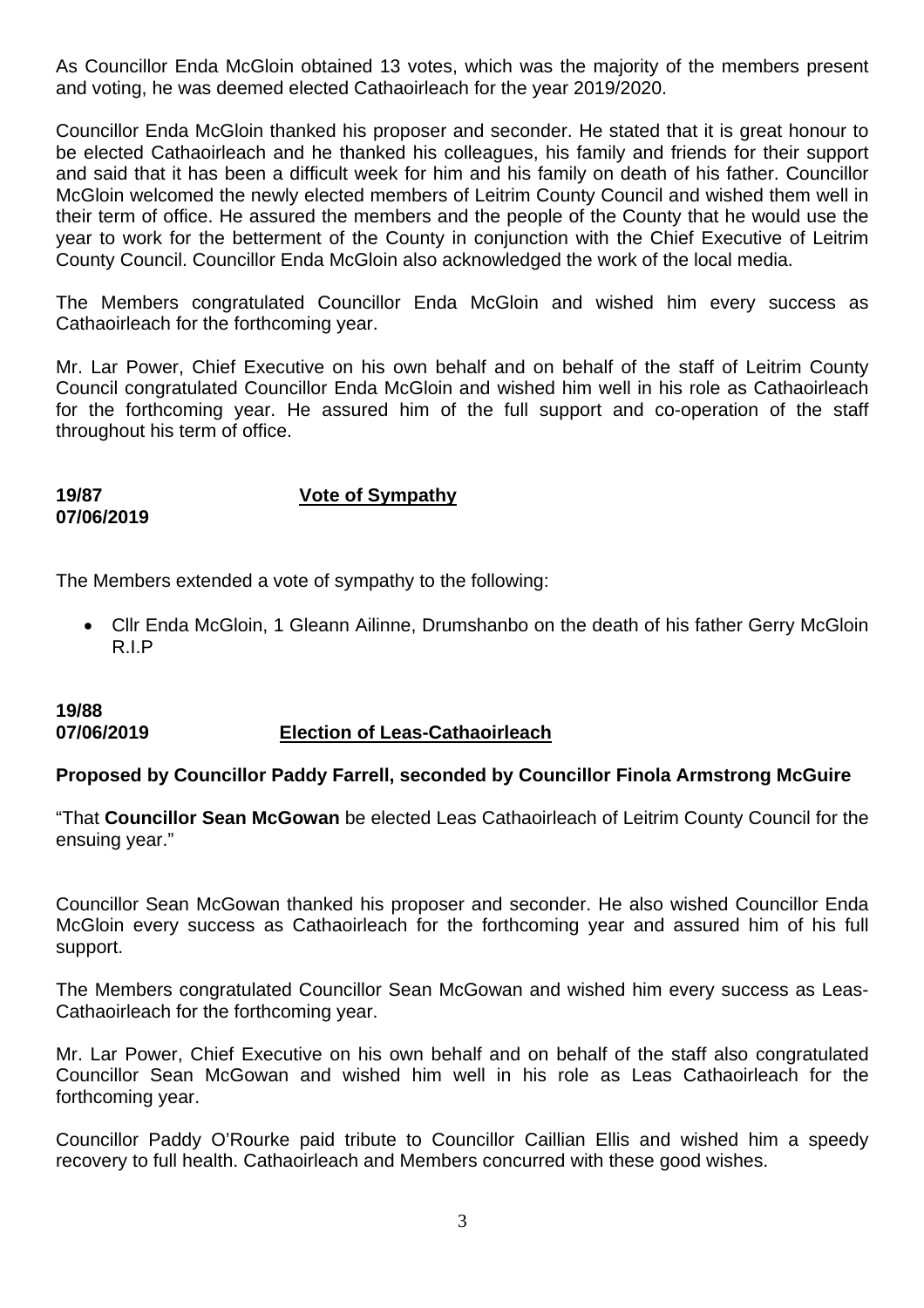Councillor Des Guckian expressed disappointment and described the deal between the two main parties as an "unholy alliance" which had come about after "secret meetings behind "closed doors". He said he wanted a list of the positions which had been agreed by the two parties to be published with the reasons why the people were best suited for the jobs involved.

Councillor Mary Bohan rebutted the allegations made by Councillor Des Guckian.

#### **19/89 07/06/2019 Strategic Policy Committee (SPC) Chairpersons**

Ms Mary Quinn, Director of Services, Housing and Community, Corporate Services, Culture and Emergency Services outlined that the Chairpersons are to be appointed as Chairs Designate. She advised that the Chairpersons are appointed for a minimum of 3 years, that the overall spread of Chairpersons must reflect the political representational spread on the full Council and, in so far as is practical, be representative of each of the Municipal Districts.

She outlined that the Chairs-designate together with the Cathaoirleach, will assist the Chief Executive in drafting the SPC Scheme which will be available at the July Council meeting. She advised that there are 3 Strategic Policy Committee Chairpersons to be appointed.

### **Proposed by Councillor Mary Bohan, Seconded by Councillor Finola Armstrong McGuire:**

"That Councillor Frank Dolan, Councillor Justin Warnock and Councillor Caillian Ellis be appointed as Chairpersons of Strategic Policy Committees."

, Councillor Justin Warnock proposed that Agriculture be part of the Environment SPC. Councillor Mary Bohan supported this proposal.

Councillor Justin Warnock paid tribute to the Save Leitrim Group who had gathered outside the offices of Leitrim County Council opposing afforestration and fracking in Leitrim.

Mr Lar Power, Chief Executive confirmed that he would consider the inclusion of agriculture as part of the Environment SPC.

#### **19/90**

### **07/06/2019 Appointment of Three (3) Members to the Local Community Development Committee for the Administrative area of County Leitrim**

### **Proposed by Councillor Sean McDermott, seconded by Councillor Paddy O'Rourke AND RESOLVED:**

"That Councillor Felim Gurn, Councillor Thomas Mulligan and Councillor Paddy Farrell be appointed to the Local Community Development Committee".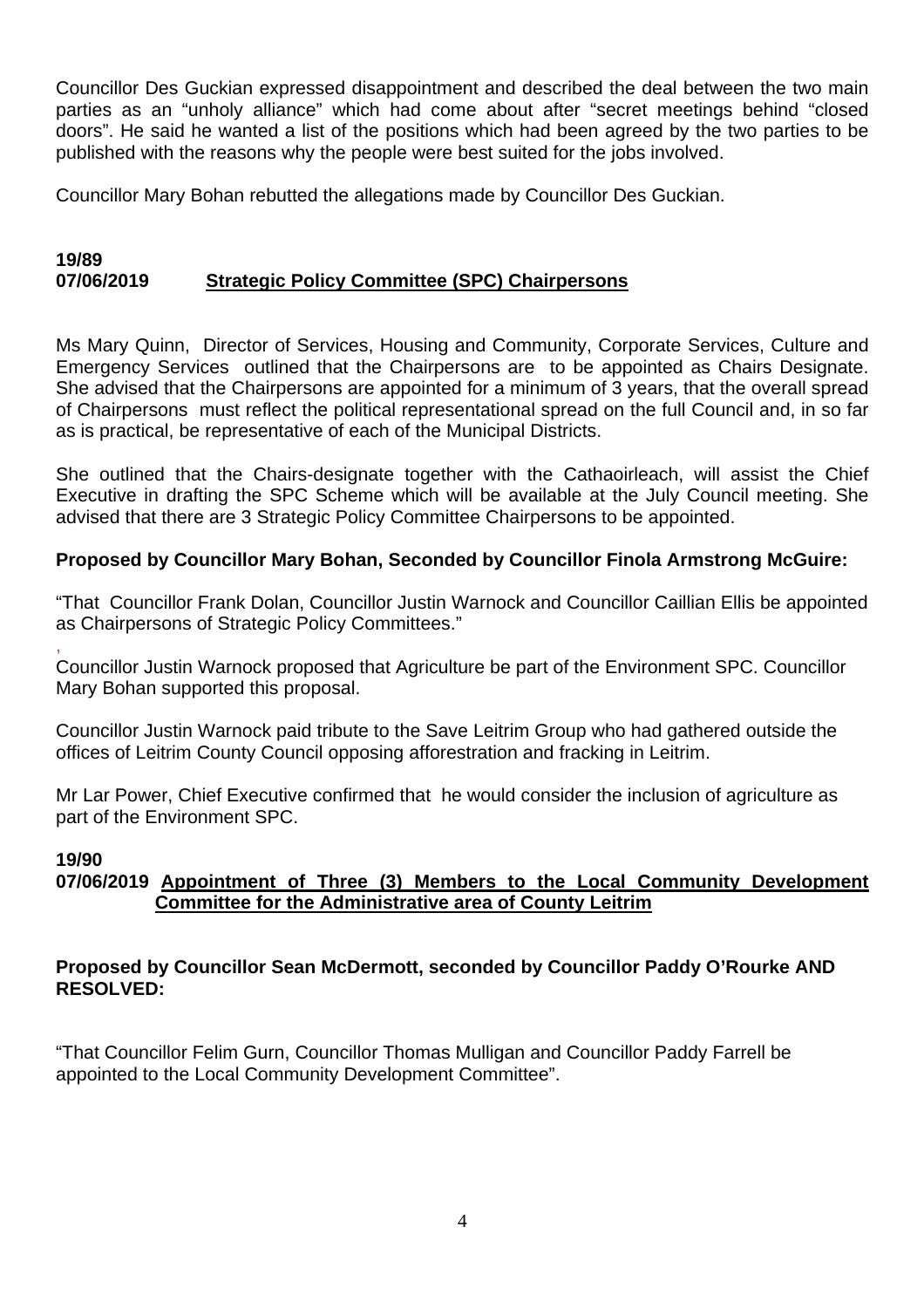#### **19/91 07/06/2019 Appointment of Two (2) Members to the Northern & Western Regional Assembly**

### **Proposed by Councillor Sean McGowan, Seconded by Councillor Ita Reynolds, Flynn**

"That Councillor Justin Warnock and Councillor Enda McGloin be appointed to the Northern & Western Regional Assembly".

### **19/92 07/06/2019 Appointment of Two (2) Members to the Irish Central Border Areas Network**

### **Proposed by Councillor Finola Armstrong McGuire, Seconded by Councillor Paddy Farrell:**

"That Councillor Paddy O'Rourke and Councillor Sean McDermott be appointed to the Irish Central Border Areas Network."

#### **19/93**

### **07/06/2019 Appointment of Three (3) Members to the Association of Irish Local Government**

Meetings of the Plenary body of the association will take place on the 18<sup>th</sup> July 2019 in Dunboyne Castle Hotel, Dunboyne, Co Meath and 19<sup>th</sup> September 2019 in the Shearwater Hotel, Ballinasloe, Co Galway.

### **Proposed by Councillor Finola Armstrong McGuire and Seconded by Councillor Mary Bohan**

"That Councillor Frank Dolan, Councillor Ita Reynolds Flynn and Councillor Thomas Mulligan be appointed to the Association of Irish Local Government."

#### **19/94 07/06/2019 Appointment of one (1) Member to the Local Authority Members Association**

### **Proposed by Councillor Paddy O'Rourke, Seconded by Councillor Thomas Mulligan:**

"That Councillor Sean McGowan be appointed to the Local Authority Members Association."

### **19/95 07/06/2019 Appointment of Two (2) Members to Leitrim County Enterprise Fund Limited**

### **Proposed by Councillor Sean McDermott, Seconded by Councillor Sean McGowan**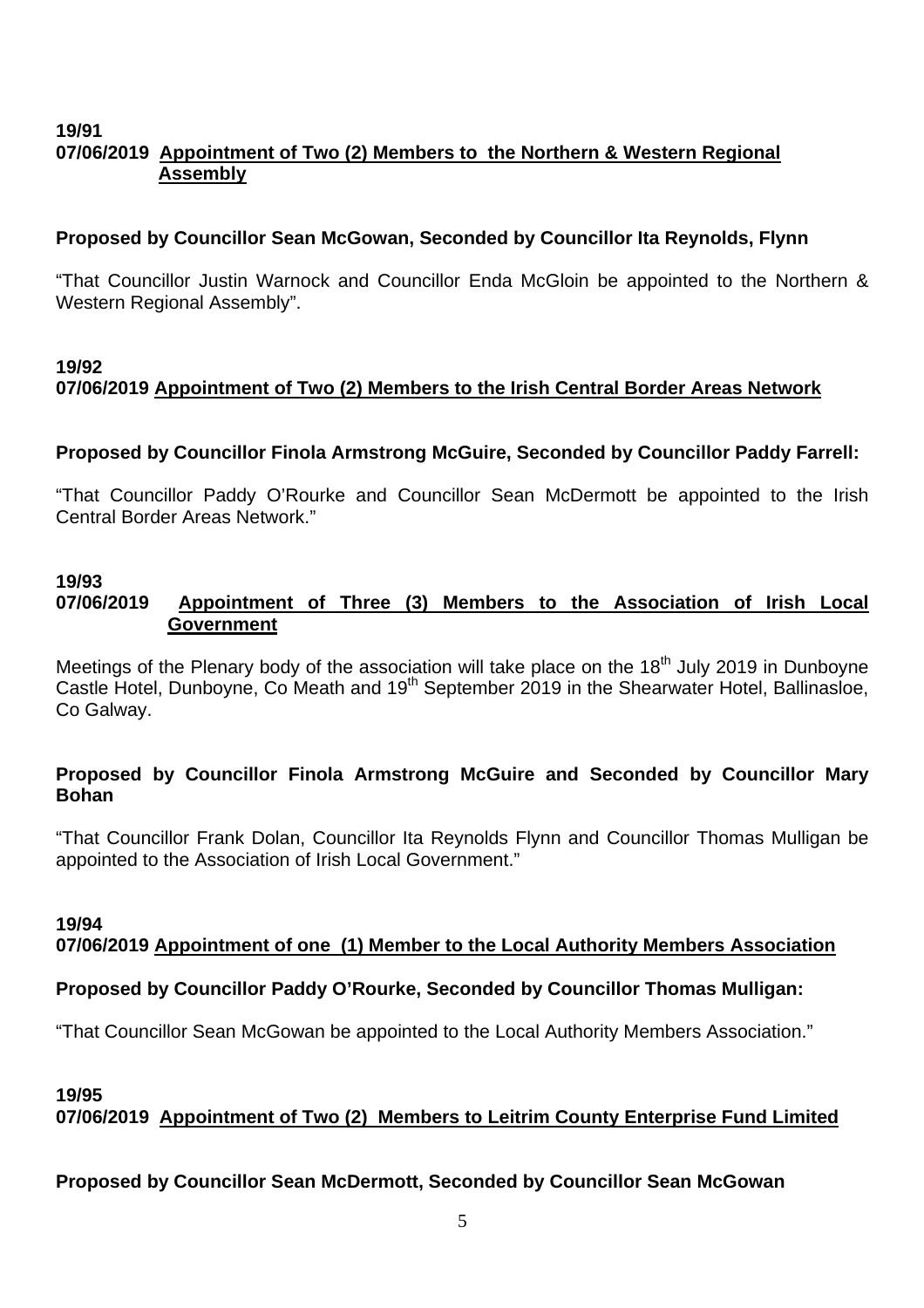"That Councillor Frank Dolan and Councillor Justin Warnock be appointed to the Leitrim County Enterprise Fund Limited."

### **19/96**

### **07/06/2019 Appointment of Representative from Leitrim County Council to attend the General Meeting of Irish Public Bodies Mutual Insurances Limited**

The 2019 Members Engagement Forum Meeting will take place in Athlone on the Thursday, 24<sup>th</sup> October 2019.

### **Proposed by Councillor Paddy O'Rourke, Seconded by Councillor Justin Warnock**

"That Councillor Mary Bohan be appointed as representative from Leitrim County Council to attend the General Meeting of Irish Public Bodies Mutual Insurances Limited."

### **19/97 07/06/2019 Appointment of One (1) member to the Regional Drugs Task Force**

### **Proposed by Councillor Thomas Mulligan, Seconded by Councillor Mary Bohan**

"That Councillor Finola Armstrong McGuire be appointed to the Regional Drugs Task Force."

### **19/98**

### **07/06/2019 Appointment of Six (6) Members to the Local Traveller Accommodation Consultative Committee**

#### **Proposed by Councillor Sean McDermott, Seconded by Councillor Frank Dolan and RESOLVED:**

"That Councillor Finola Armstrong McGuire, Councillor Enda Stenson, Councillor Ita Reynolds Flynn and Councillor Paddy Farrell be appointed to the Local Traveller Accommodation Consultative Committee"

#### **Proposed by Councillor Mary Bohan, Seconded by Councillor Enda Stenson and RESOLVED:**

"That Councillor Thomas Mulligan be appointed to the Local Traveller Accommodation Consultative Committee"

#### **Proposed by Councillor Enda Stenson, Seconded by Councillor Sean McGowan and RESOLVED**

"That Councillor Gerry Dolan be appointed to the Local Traveller Accommodation Consultative Committee"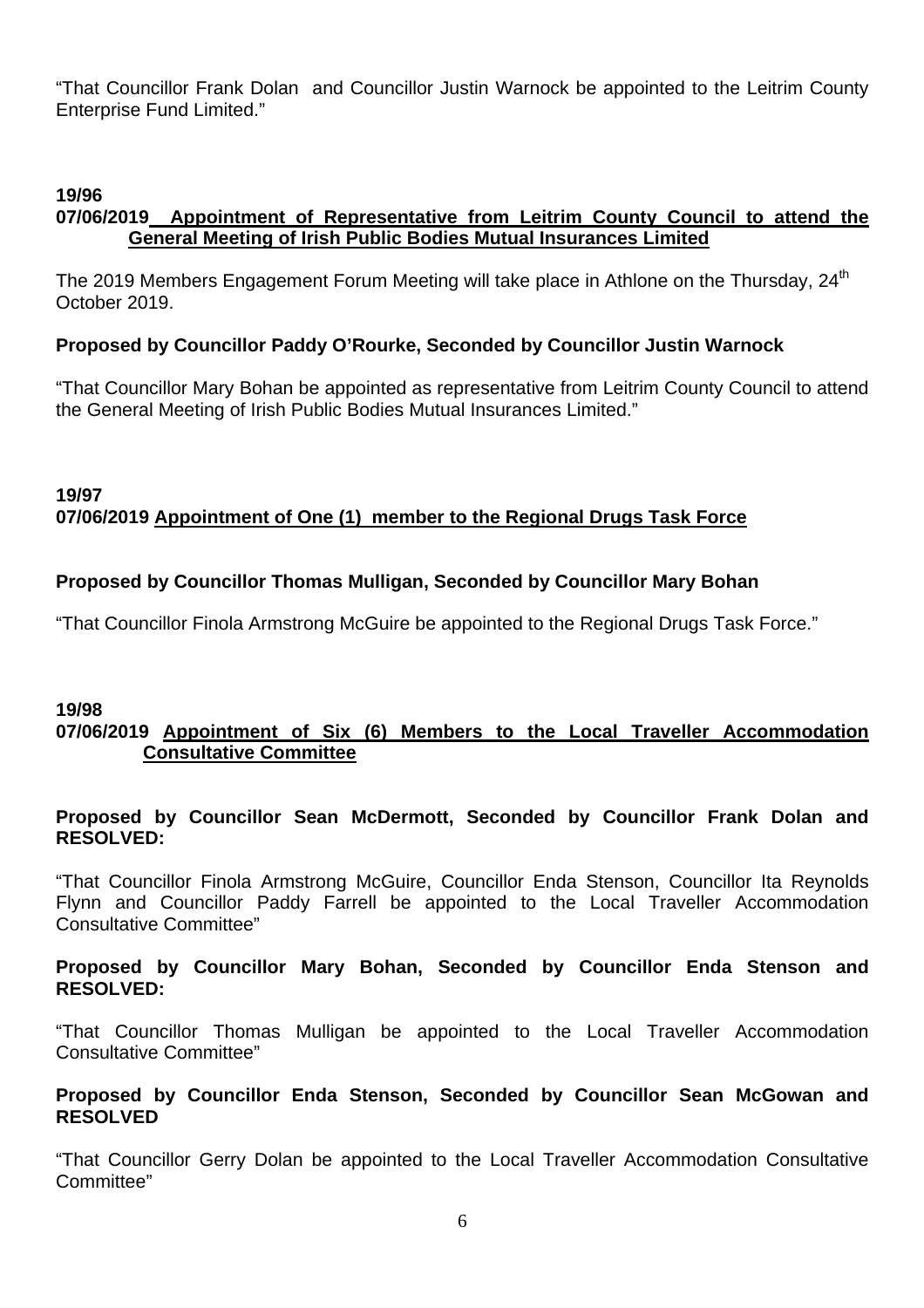## **19/99 07/06/2019 Appointment of three (3) members to the Regional Health Forum West**

The Regional Health Forum Annual General Meeting will be held on Tuesday, 25<sup>th</sup> June 2019.

# **Proposed by Councillor Justin Warnock, Seconded by Councillor Thomas Mulligan**

"That Councillor Paddy Farrell, Councillor Felim Gurn and Councillor Finola Armstrong-McGuire are appointed to the Regional Health Forum West."

#### **19/100 07/06/2019 Appointment of three (3) members to the Mayo, Sligo and Leitrim Education and Training Board**

# **Proposed by Councillor Ita Reynolds Flynn, Seconded by Paddy Farrell**

"That Councillor Paddy O'Rourke, Councillor Mary Bohan and Councillor Enda Stenson be appointed to the Mayo, Sligo & Leitrim Education and Training Board."

Councillor Des Guckian expressed his disappointment with the ETB Board in regard to the Leaving Certificate Applied not being taken by any students in Leitrim and that YouthReach has only really been introduced to Mohill after a lot of pressure from parents.

Cllr Mary Bohan said that Members have worked with the ETB throughout the county and have made huge progress. Cllr Bohan said that a list of achievements can be complied which is down to the good work of the staff and principals of our Schools. Councillor Mary Bohan confirmed Leaving Cert Applied can be completed in any of the schools as requested by Councillors.

Councillor Enda Stenson thanked his proposer and seconder and said that Members work very hard on the Committee and its sub committees and the work of one of these sub committees led to the establishment of Youthreach in Mohill.

Councillor Ita Reynolds Flynn paid tribute to Councillor Paddy O'Rourke, Councillor Mary Bohan and Councillor Enda Stenson who have been appointed to the Mayo, Sligo and Leitrim Education and Training Board.

### **19/101**

### **07/06/2019 Appointment of three (3) members to the County Leitrim Local Sports Partnership**

### **Proposed by Councillor Mary Bohan, Seconded by Councillor Frank Dolan**

"That Councillor Enda Stenson, Councillor Sean McGowan and Councillor Finola Armstrong McGuire be appointed to the County Leitrim Local Sports Partnership."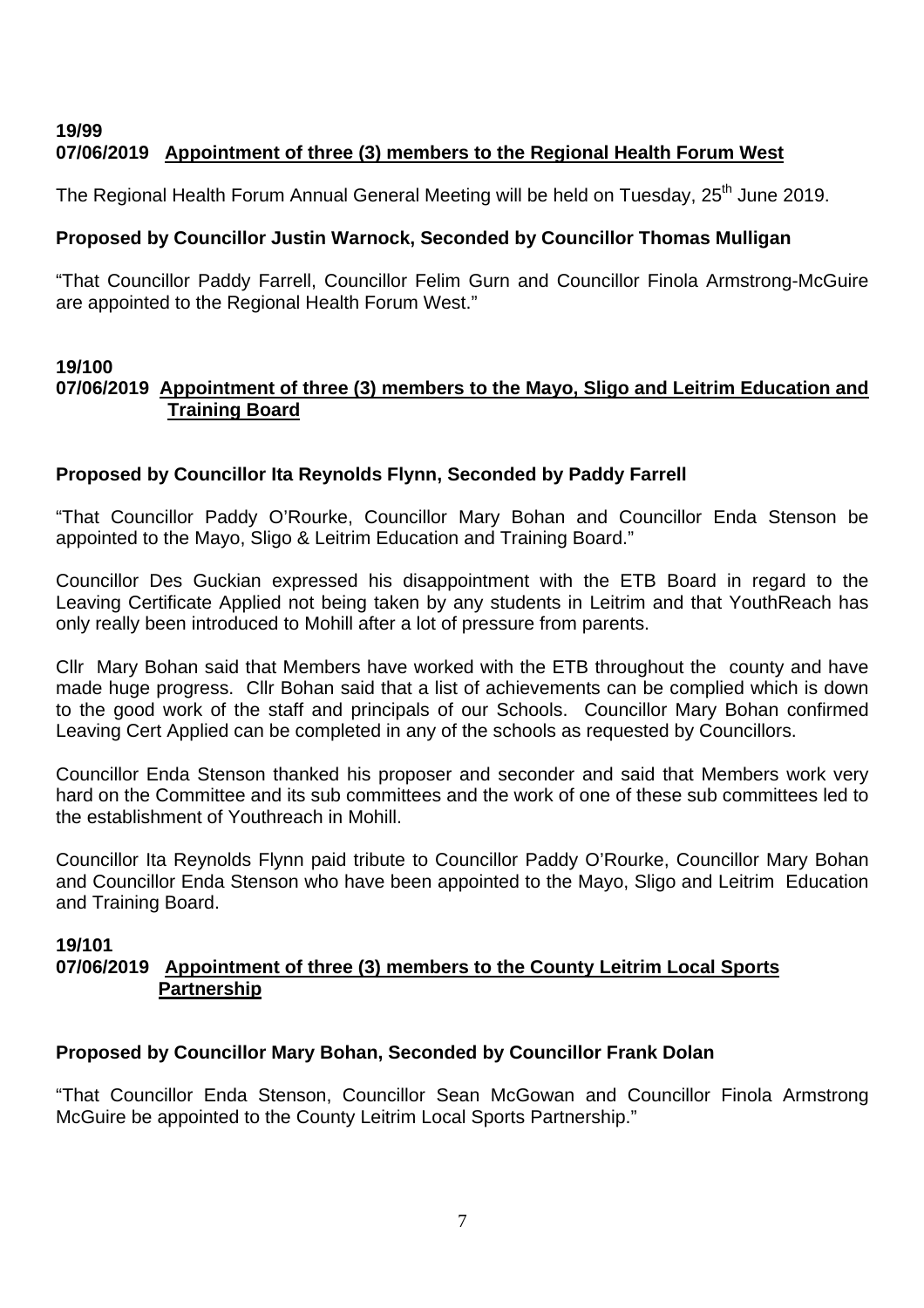# **19/102 07/6/2019 Appointment of three (3) members to the PEACE IV Partnership**

#### **Proposed by Councillor Finola Armstrong McGuire, Seconded by Councillor Justin Warnock AND RESOLVED:**

"That Councillor Sean McGowan, Councillor Mary Bohan and Councillor Sean McDermott be appointed to the PEACE IV Partnership."

### **19/103 07/06/2019 Appointment of thirteen (13) members to the Leitrim Joint Policing Committee**

### **Proposed by Councillor Mary Bohan, Seconded by Councillor Thomas Mulligan AND RESOLVED;**

"That Councillor Sean McDermott, Councillor Finola Armstrong McGuire, Councillor Enda McGloin, Councillor Thomas Mulligan, Councillor Justin Warnock, Councillor Sean McGowan, Councillor Enda Stenson, Councillor Mary Bohan and Councillor Paddy Farrell be appointed to the Leitrim Joint Policing Committee:".

### **Proposed by Councillor Enda Stenson, Seconded by Councillor Mary Bohan AND RESOLVED;**

"That Councillor Gerry Dolan is appointed to the Leitrim Joint Policing Committee."

### **Proposed by Councillor Brendan Barry, Seconded by Councillor Padraig Fallon AND RESOLVED;**

"That Councillor Padraig Fallon is appointed to the Leitrim Joint Policing Committee."

### **Proposed by Councillor Padraig Fallon, Seconded by Councillor Brendan Barry AND RESOLVED;**

"That Councillor Brendan Barry is appointed to the Leitrim Joint Policing Committee."

### **Proposed by Councillor Enda Stenson, Seconded by Councillor Gerry Dolan AND RESOLVED;**

"That Councillor Felim Gurn is appointed to the Leitrim Joint Policing Committee."

The Meetings Administrator confirmed that thirteen members have been appointed to the Leitrim Joint Policing Committee as follows: Councillor Sean McDermott, Councillor Finola Armstrong McGuire, Councillor Enda McGloin, Councillor Thomas Mulligan, Councillor Justin Warnock, Councillor Sean McGowan, Councillor Enda Stenson, Councillor Mary Bohan, Councillor Paddy Farrell, Councillor Gerry Dolan, Councillor Padraig Fallon, Councillor Brendan Barry and Felim Gurn.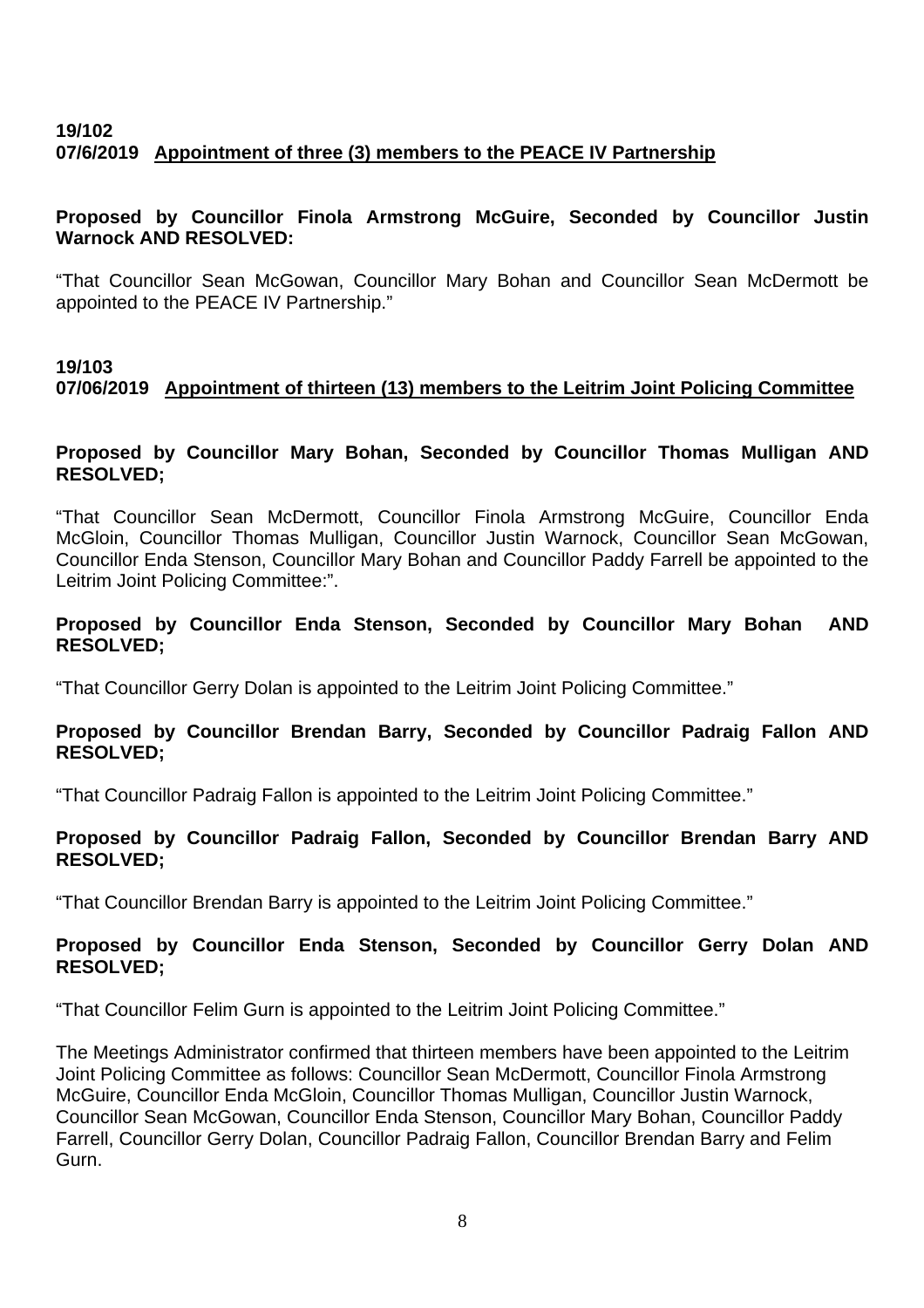# **19/104 07/6/2019 Appointment of two (2) members to Audit Committee**

## **Proposed by Councillor Ita Reynolds Flynn, Seconded by Councillor Paddy O'Rourke**

"That Councillor Enda McGloin and Councillor Paddy O'Rourke are appointed to the Audit Committee."

## **19/105 07/06/2019 To appoint six (6) members to the Heritage Forum**

#### **Proposed by Councillor Mary Bohan, Seconded by Councillor Sean McDermott and RESOLVED:**

"That the Heritage Form members shall be appointed at their respective Municipal District meetings".

Councillor Brendan Barry proposed that there be a spread from all Political parties in regard to the appointment of Members to the Heritage Forum. Councillor Mary Bohan outline that this will be agreed at each Municipal District Meeting.

### **19/106 07/06/2019 Appointment of the Library Advisory Committee**

Ms. Mary Quinn, Director of Services, Housing and Community, Corporate Services, Culture and Emergency Services advised that all the Members of Leitrim County Council sit on the Library Advisory Committee.

### **Proposed by Councillor Mary Bohan, Seconded by Councillor Thomas Mulligan and RESOLVED:**

"That all the Members of Leitrim County Council sit on the Library Advisory Committee."

#### **19/107 07/06/2019 Date and Time of First Annual Meetings of the Municipal Districts**

Ms. Mary Quinn, Director of Services, Housing and Community, Corporate Services, Culture and Emergency Services advised that the date and time of the First Annual Meetings of the Municipal Districts are proposed as follows:-

- Annual Meeting for the Ballinamore Municipal District is Friday, 14<sup>th</sup> June 2019 at 12 noon in Ballinamore Library.
- Annual Meeting for the Manorhamilton Municipal District is Friday, 14<sup>th</sup> June 2019 at 12 noon in the HSE Headquarters, Manorhamilton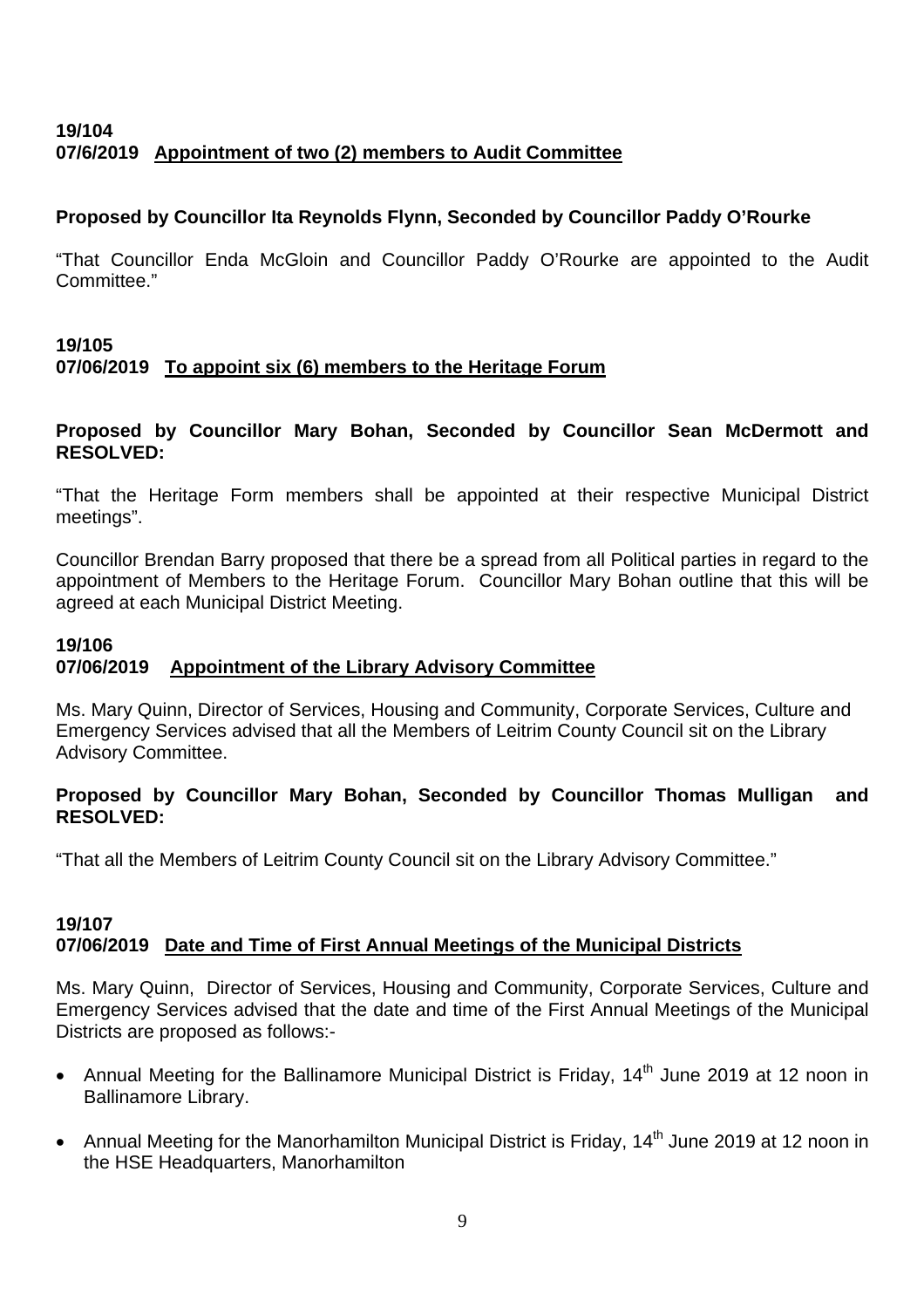Annual Meeting for the Carrick-on-Shannon Municipal District is Friday, 14<sup>th</sup> June 2019 at 12 noon in the Council Chamber, Aras An Chontae, Carrick-on-Shannon.

Councillor Paddy O'Rourke proposed that the Annual Meeting for the Ballinamore Municipal District be held at 11.00 am on Friday, 14<sup>th</sup> June 2019 in Ballinamore Library. This was agreed by the Ballinamore Municipal District Members.

Councillor Enda Stenson proposed that the Annual Meeting for the Carrick-on-Shannon Municpal District be held at 11.00 am on Friday,  $14<sup>th</sup>$  June 2019 in the Council Chamber, Carrick-on-Shannon. This was agreed by the Carrick-on-Shannon Municipal District Members.

Councillor Mary Bohan proposed that the Annual Meeting for the Manorhamilton Municipal District be held on Monday,  $17<sup>th</sup>$  June 2019 at 2.30 in the HSE Headquarters, Manorhamilton. This was agreed by the Manorhamilton Municipal District Members.

#### **Proposed by Councillor Paddy O'Rourke, Seconded by Councillor Mary Bohan and RESOLVED:**

"That the date and time of the First Annual Meetings of the Municipal Districts be as follows:-

- Ballinamore Municipal District Friday,  $14<sup>th</sup>$  June 2019 at 11.00 am in Ballinamore Library
- Manorhamilton Municipal District Monday,  $17<sup>th</sup>$  June 2019 at 2.30 pm on in the HSE Headquarters, Manorhamilton
- Carrick-on-Shannon Municipal District Friday, 14<sup>th</sup> June 2019 at 11 00 am in the Council Chamber, Aras An Chontae, Carrick-on-Shannon".

# **19/108**

### **07/06/2019 Dates and Times of Council Meetings**

Ms Mary Quinn, Director of Services, Housing and Community, Corporate Services, Culture and Emergency Services advised that it is proposed that the Council Meetings would take place on a bi-monthly basis on the first Monday of the month, with Municipal district meetings to take place monthly. She advised that it is proposed that, where a meeting, either Council or Municipal, falls on a Public Holiday the meeting will take place at 11.00 am on the day after the Public Holiday i.e. the Tuesday.

Ms. Kieran Brett, Meetings Administrator advised that the July Council meeting will take place on Monday, 1st July 2019.

Councillor Des Guckian proposed that Council meetings be monthly and Municipal Districts meetings be held bi monthly as there is not adequate time left for debate at bi monthly Council meetings.

Councillor Padraig Fallon said he was not opposed to Monthly Council Meetings but he was opposed to Bi Monthly Municipal District meetings and that there should be a facility to hold Special Meetings when the need arises. Councillor Justin Warnock supported this.

#### **Proposed by Councillor Sean McGowan, Seconded by Councillor Mary Bohan AND RESOLVED:**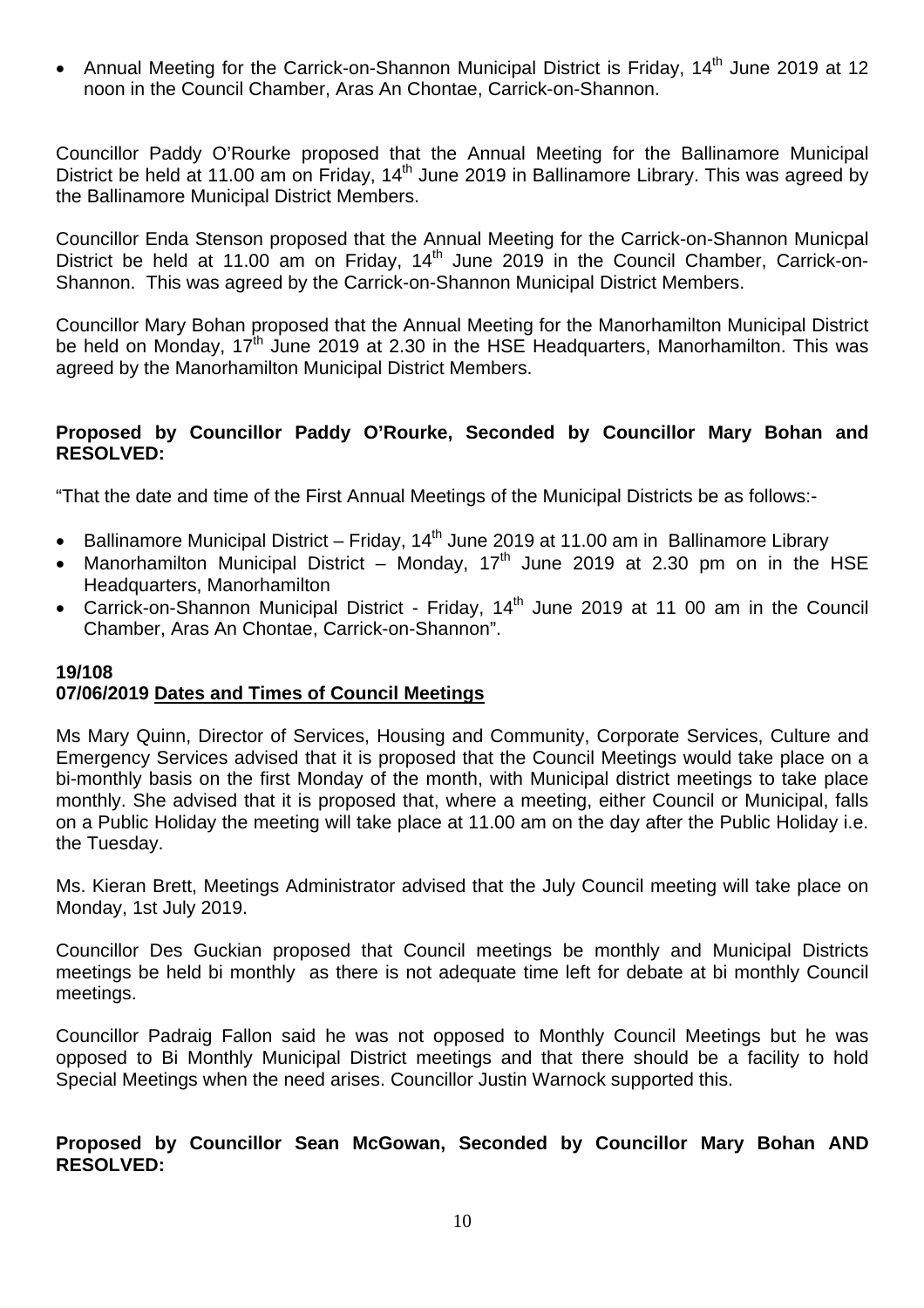"That Council meetings be held bi-monthly on the first Monday of alternate months. Where the first Monday falls on a Public Holiday the meeting will be held on the day after the Public Holiday i.e. the Tuesday. There will be no Council meeting in the month of August."

### **19/109**

### **07/06/2019 Local Elections (Disclosure of Donations & Expenditure) Act, 1999 as amended by the Electoral (Amendment) (No 2) Act 2009**

Ms Mary Quinn, Director of Services, Housing and Community, Corporate Services, Culture and Emergency Services informed the members that the Statement of Election Expenses at the Local Elections on 24<sup>th</sup> May 2019 in accordance with Section 13 of the Local Elections (Disclosure of Donations and Expenditure) Act 1999, as amended, must be returned within 90 days following polling day i.e. by Thursday 22<sup>nd</sup> August 2019.

This was noted by the members.

#### **19/110 07/06/2019 Ethics Declarations for Newly Elected Councillors**

Ms. Mary Quinn, Director of Services, Housing and Community, Corporate Services, Culture and Emergency Services informed the Members that the Ethics Declarations for newly elected Councillors should be returned by 12<sup>th</sup> July 2019.

### **19/111 07/06/2019 Appoint Three (3) Members to the Centenary Committee**

Ms. Mary Quinn, Director of Services, Housing and Community, Corporate Services, Culture and Emergency Services informed the Members that three (3) Members be appointed to the Centenary Committee.

#### **Proposed by Councillor Mary Bohan, Seconded by Councillor Thomas Mulligan AND RESOLVED:**

"That Councillor Paddy O'Rourke and Councillor Ita Reynolds Flynn be appointed to the Centenary Committee".

#### **Proposed by Councillor Padraig Fallon, Seconded by Councillor Brendan Barry AND RESOLVED:**

"That Councillor Brendan Barry be appointed to the Centenary Committee"

The Meetings Administrator confirmed that three members have been appointed to the Centenary Committee as follows: Councillor Paddy O'Rourke, Councillor Ita Reynolds Flynn and Councillor Brendan Barry.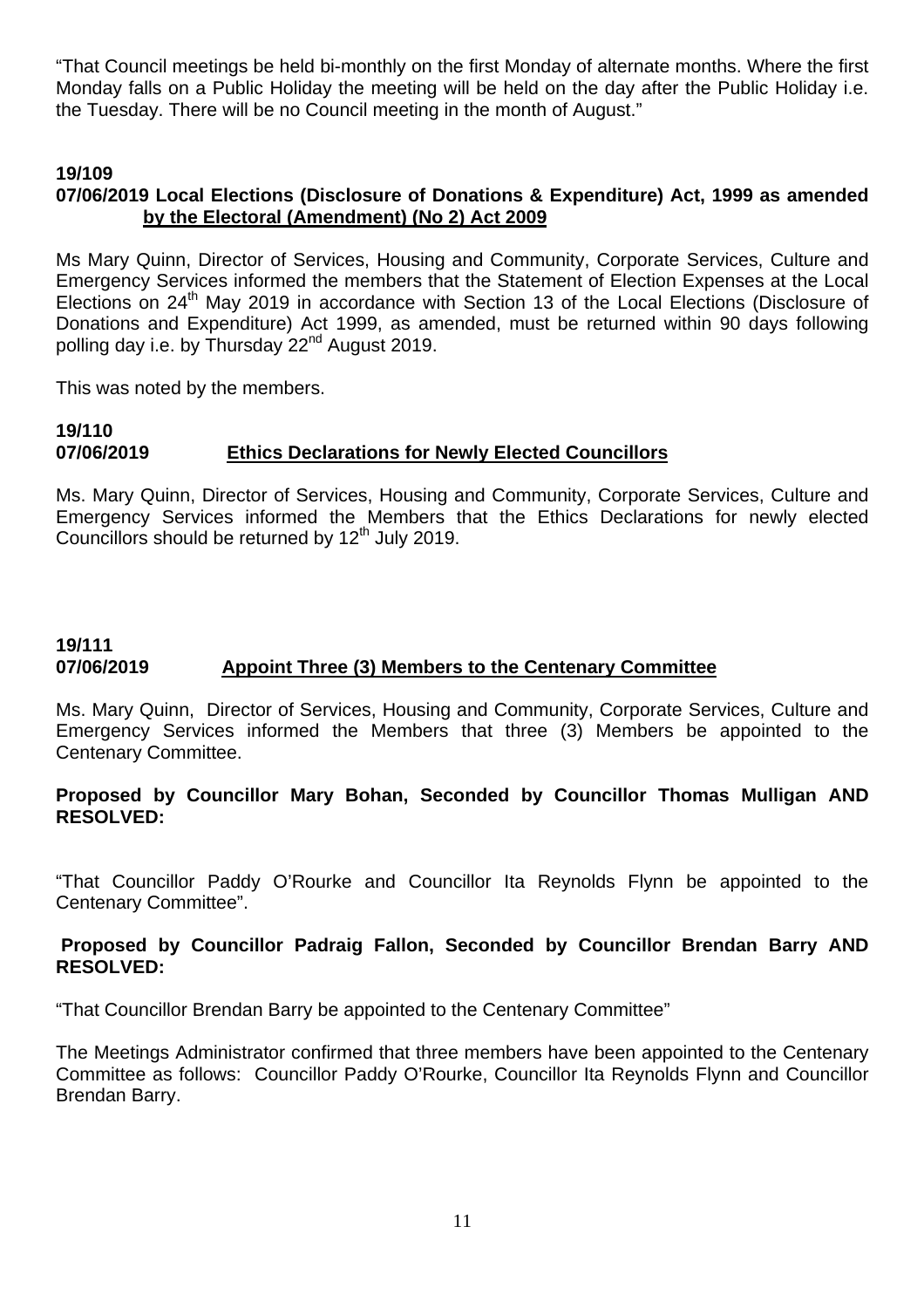#### **19/112 07/06/2019 Any Other Business**

### • **Other Committees**

Councillor Des Guckian queried why there were no nominations to the following Bodies

- NUI Galway
- Sligo IT
- EU Committees

Ms Quinn advised the nominations for the NUI Galway does not arise at this time and a Special Meeting will be held when nominations are required.

No members from Leitrim County Council are appointed to Sligo IT. Appointing members to EU Committees is not a matter for the Local Authority.

### • **Tamboran Resources**

Councillor Mary Bohan said that an application for a Petroleum licence has been made by Tarmboran Resources Ltd to Northern Ireland's Department for the Economy. The closing date for submissions to this licence is 5<sup>th</sup> July 2019. Councillor Mary Bohan said that Northern Ireland have accepted this application which is particularly dangerous and covers the area around Lough Erne.

Councillor Mary Bohan called on all Members to put in individual submissions and a collective submission from Members of Leitrim County Council be lodged with the Department of Petroleum in Northern Ireland. Councillor Bohan also proposed that a letter be sent to the Minister for the Environment and the Government to lodge an objection with Northern Ireland in this regard. Councillor Padraig Fallon supported this.

Councillor Padraig Fallon proposed that a delegation from Leitrim County Council meet with their counterparts in Fermanagh and Omagh District Council and that this meeting be requested as a matter of extreme urgency by the Executive. Councillor Gerry Dolan supported this.

Councillor Sean McDermott expressed his concerns and said that there are two lakes straddling the border and whatever takes place in Northern Ireland will have an impact on County Leitrim and said it is imperative that this huge issue is fought with every "Tooth and Nail".

Councillor Des Guckian supported this and referred to the ban on Fracking in the County Development Plan.

Councillor Gerry Dolan agreed with the Members and said that Leitrim County Council must act now.

Councillor Felim Gurn said the potential devastation Fracking will cause environmentally and for the tourism industry is unacceptable.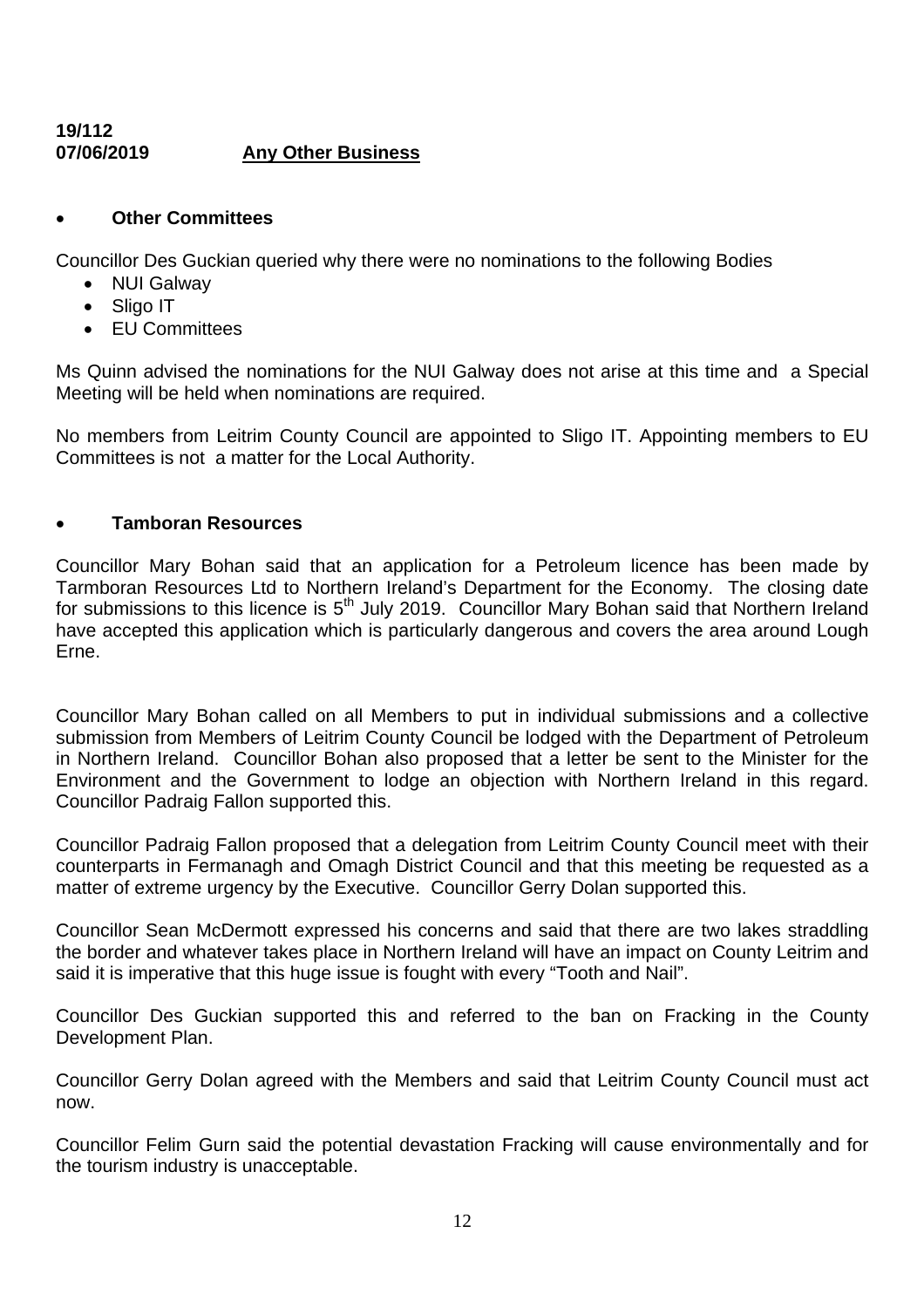Councillor Enda McGloin said that if a positive reply comes back from Fermanagh and Omagh District Council a delegation will be selected from Leitrim County Council. Councillor Felim Gurn supported this.

Mr Joseph Gilhooly assured the Members that the Executive will work with the Members in this regard.

Mr Gilhooly noted that a workshop is being held with Elected Members on 24<sup>th</sup> June 2019 and this issue can be discussed at this workshop.

Councillor Mary Bohan proposed that a draft of the submission be available on the  $24<sup>th</sup>$  June workshop to the members.

Mr Gilhooly said that as soon as a draft submission is ready this will be circulated to all Members in advance of workshop.

Councillor Mary Bohan proposed that a letter issue to the following Ministers for support in this regard, Minister for Foreign Affairs & Trade and Minister for Communications, Climate Action and **Environment** 

Mr Lar Power confirmed that a draft submission will be ready for the  $24<sup>th</sup>$  June and further discussion will take place at this workshop and if further work is needed to be done on the submission in advance of the 1<sup>st</sup> July 2019 Council meeting.

#### • **Delegation to meet Minister for Housing and Urban Development – Local Government Water Pollution Bill 2018**

Mr Kieran Brett, Meetings Administrator advised that an invitation has been received from Minister Damien English requesting a small delegation from Leitrim County Council and officials from the Planning Department to attend a meeting with Minister English on Wednesday,  $12<sup>th</sup>$  June 2019 at 1.30 pm in Leinster House, Dublin to discuss the Local Government (Water Pollution)(Amendment) Bill 2018, which is a Private Member's Bill sponsored by Deputy Martin Kenny. The Bill was initiated in the House on 27 September 2018 and underwent second stage in the Dail in November 2018. It was agreed that the Chairperson of Leitrim County Council would also be part of the delegation.

#### **Proposed by Councillor Mary Bohan, Seconded by Councillor Paddy O'Rourke AND RESOLVED:**

"That Councillor Paddy O'Rourke attend as part of the delegation from Leitrim County Council on Wednesday, 12<sup>th</sup> June 2019 in Leinster House, Dublin to discuss the Local Government (Water Pollution)(Amendment) Bill 2018"

#### **Proposed by Councillor Felim Gurn, Seconded by Councillor Enda Stenson AND RESOLVED:**

"That Councillor Enda Stenson attend as part of the delegation from Leitrim County Council on Wednesday, 12<sup>th</sup> June 2019 in Leinster House, Dublin to discuss the Local Government (Water Pollution)(Amendment) Bill 2018".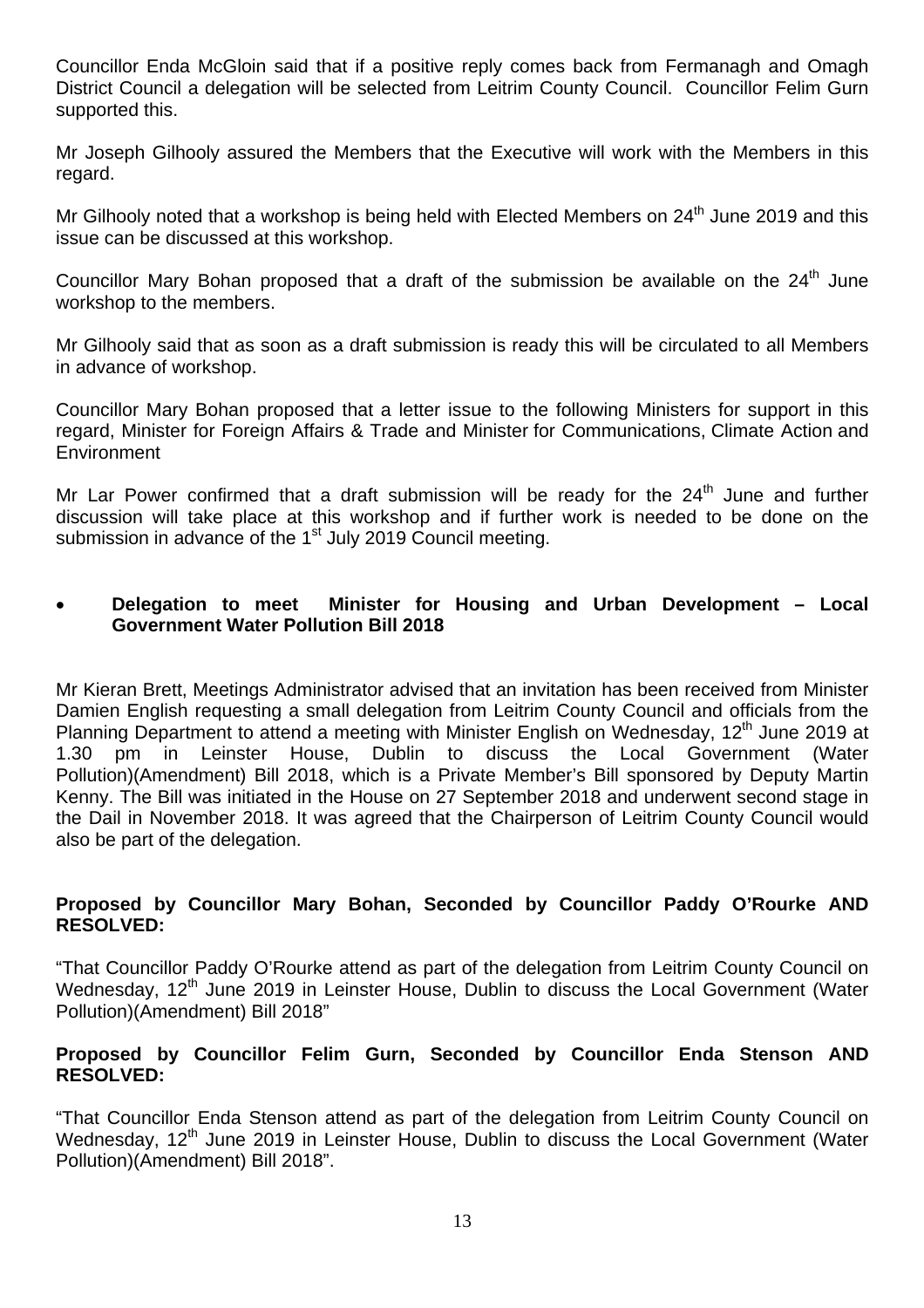#### **Proposed by Councillor Padraig Fallon, Seconded by Councillor Brendan Barry AND RESOLVED:**

"That Councillor Brendan Barry attend as part of the delegation from Leitrim County Council on Wednesday, 12<sup>th</sup> June 2019 in Leinster House, Dublin to discuss the Local Government (Water Pollution)(Amendment) Bill 2018".

### **Proposed by Councillor Mary Bohan, Seconded by Councillor Gerry Dolan AND RESOLVED:**

"That Councillor Justin Warnock attend as part of the delegation from Leitrim County Council on Wednesday, 12<sup>th</sup> June 2019 in in Leinster House, Dublin to discuss the Local Government (Water Pollution)(Amendment) Bill 2018".

### **Proposed by Councillor Sean McDermott, Seconded by Councillor Mary Bohan AND RESOLVED:**

"That Councillor Ita Reynolds Flynn attend as part of the delegation from Leitrim County Council on Wednesday, 12<sup>th</sup> June 2019 in Leinster House, Dublin to discuss the Local Government (Water Pollution)(Amendment) Bill 2018".

The Meetings Administrator confirmed that six members have been approved to attend a meeting with Minister English as part of a delegation from Leitrim County Council on Wednesday, 12<sup>th</sup> June 2019 in Leinster House, Dublin to discuss the Local Government (Water Pollution)(Amendment) Bill 2018".as follows: Cathaorileach, Councillor Enda McGloin, Councillor Paddy O'Rourke, Councillor Enda Stenson, Councillor Brendan Barry, Councillor Justin Warnock and Councillor Ita Reynolds Flynn.

### • **Association of Irish Local Government Training**

Mr Kieran Brett, Meetings Administrator advised induction training for Elected Members is taking place on Thursday, 11<sup>th</sup> July 2019 in the Mullingar Park Hotel, Mullingar by the Association of Irish Local Government.

All Members are welcome to attend.

### • **Local Elections 2019**

Councillor Des Guckian paid tribute to Mary Quinn, Local Returning Officer and the Count Staff of Leitrim County Council on the professional manner in which the 2019 Local Election Count was conducted. Councillor Mary Bohan concurred with the remarks and wished all the newly elected and re-elected members well in their term of office as members of Leitrim County Council. She paid tribute to retiring members and members who have lost their seats at the recent Local Elections, acknowledged their significant contribution and wished them well for the future. Councillor Mary Bohan paid tribute to the Ocean FM and Shannonside for the excellent coverage of the Local Elections count. This was supported by all the Members.

Mr Lar Power, Chief Executive on his own behalf and on behalf of the staff also congratulated Mary Quinn, Returning Officer and Staff on the smooth, efficient and professional manner in which the 2019 Local Election Count was conducted.